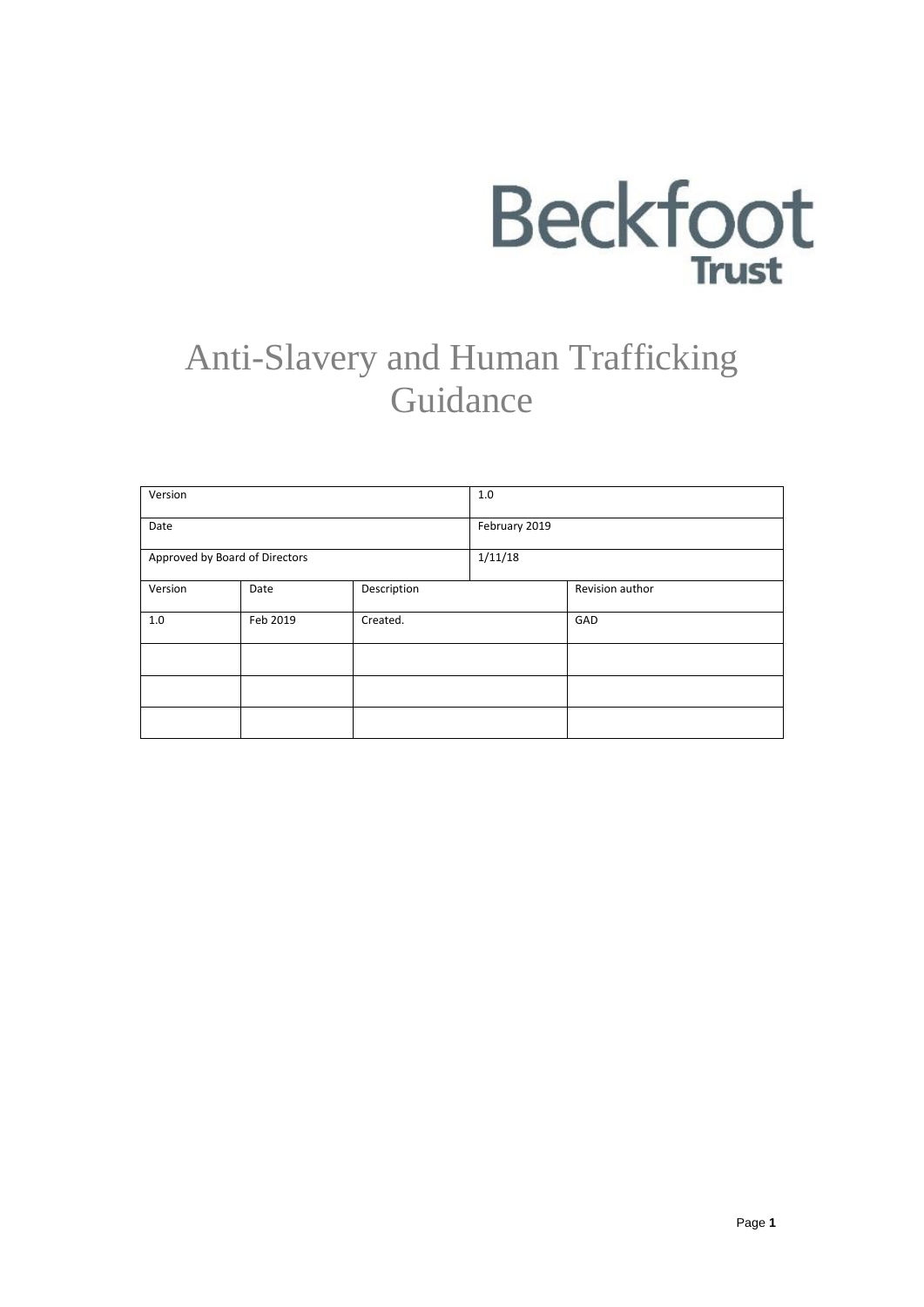## **1. Introduction**

- Modern slavery is a criminal offence under the Modern Slavery Act 2015. Modern slavery takes various forms, such as slavery, servitude, human trafficking and forced labour, all of which have in common the deprivation of a person's liberty by another in order to exploit them for personal or commercial gain.
- 1.2 We have a zero-tolerance approach to modern slavery and we are committed to acting ethically and with integrity in all our business dealings and relationships and to implementing and enforcing effective systems and controls to ensure modern slavery is not taking place in our own business or in any of our supply chain and safeguarding any customers who may be at risk.
- 1.3 This guidance underpins our published Human Trafficking and Modern Statement.

#### **2. Statement of Intent**

- 2.1 This guidance will be applied to all staff working for or on behalf of the Trust in any capacity, including employees, directors, agency workers, volunteers and contractors (this list is not exhaustive).
- 2.2 All staff must ensure that they have read, understood and comply with this guidance.
- 2.3 This guidance does not form part of any employee's contract of employment.

#### **3. Background**

- 3.1 The Modern Slavery Act 2015 was introduced to specifically address slavery and trafficking in the 21st century.
- 3.2 The new legislation was introduced to significantly enhance support and protection for victims, gives law enforcement the tools they need to target today's slave drivers, ensures perpetrators can be severely punished, and includes a world leading provision to encourage business to take action to help ensure their end-to-end supply chains are slavery free.
- **4. Responding to modern slavery and trafficking**
- The prevention, detection and reporting of modern slavery in any part of the business or supply chains is the responsibility of all those working for us. Employees are required to avoid any activity that might lead to, or suggest, a breach of this guidance.
- 4.2 The Trust aims to encourage openness and will support anyone who raises genuine concerns in good faith under this guidance, even if they turn out to be mistaken. The trust is committed to ensuring that no none suffers any detrimental treatment as a result of reporting in good faith, their suspicion that modern slavery of whatever form is or may be taking place in any part of our business or in any of our supply chains.